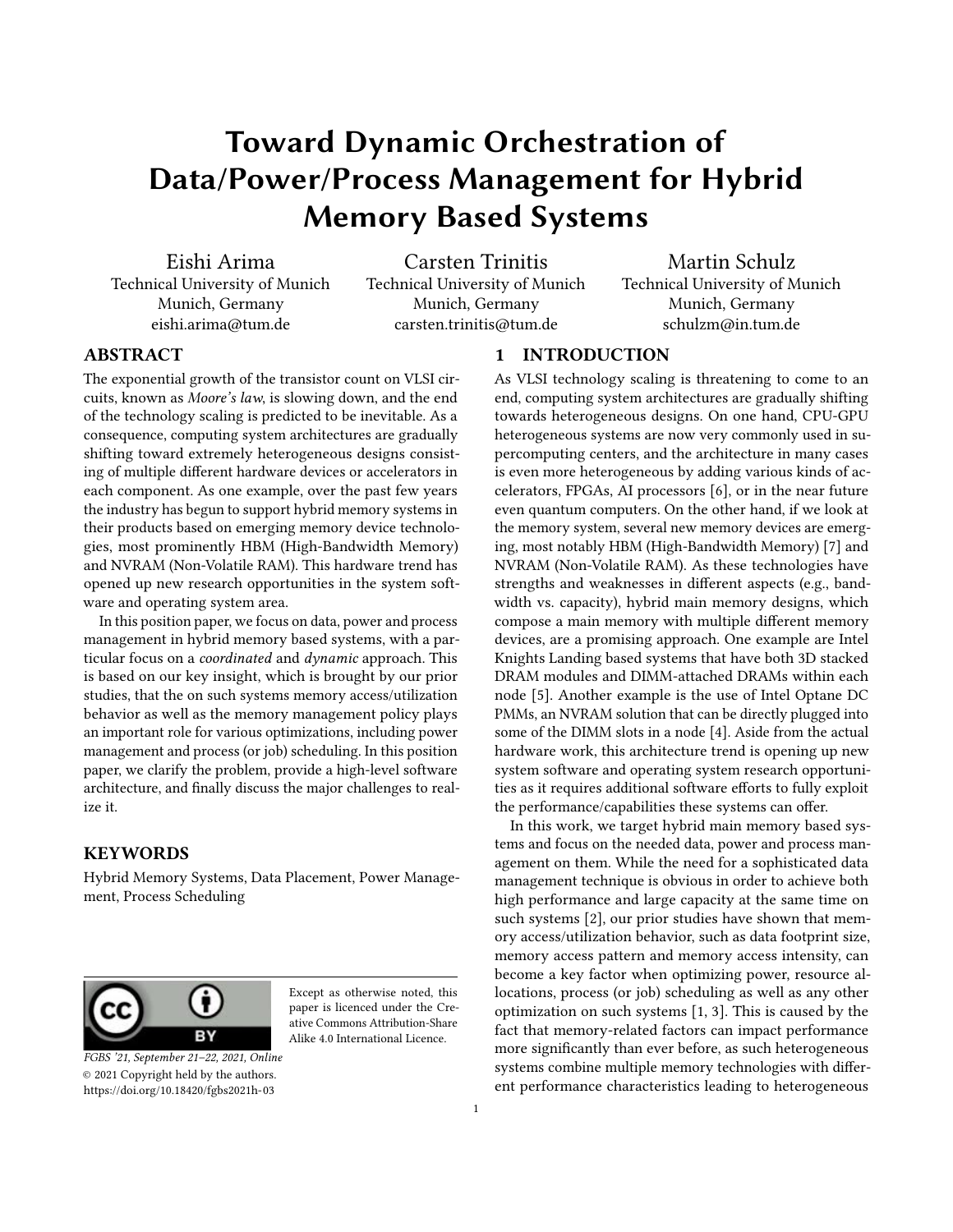<span id="page-1-0"></span>

Figure 1: The Problem

FGBS '21, September 21–22, 2021, Online Eishi Arima, Carsten Trinitis, and Martin Schulz

<span id="page-1-1"></span>

Figure 2: Overall Solution Workflow

and less predictable performance. This key insight motivates us to go towards co-optimizing data, power and process management to better control the on-node heterogeneity and with that to be able to achieve further performance or energy-efficiency improvements. In addition, as the memory access/utilization behavior is dynamic information, dynamic analyses/optimizations are also required for this purpose, which then also have to be suited for the operating system layer as well as have to be co-designed with the hardware side. In this paper, we provide a high-level software architecture to orchestrate such heterogeneous system management and discuss several research challenges/opportunities to realize it.

## 2 PROBLEM AND SOLUTION OVERVIEW

### 2.1 Problem Description

Figure [1](#page-1-0) illustrates the problem we are aiming at solving with the presented approach. As described above, we target computing systems with hybrid main memories that consist of a fast (but small) memory area and a large (but slow) memory region. All of the data utilized on the system are stored on either of them (if not swapped out to the disk). Depending on the data management policy utilized on the system, some of the data can be stored on both of the memories, i.e., in this case the fast (but small) memory is used as an inclusive cache. The data management between them can be conducted by software or hardware, depending on the system. On our test system, we choose single or multiple process(es) from the set of ready processes. Within this study we assume all processes are multi-threaded, i.e., we consider multi-threaded and multi-programmed environment and optimize the on-node co-scheduling. At the same time, for the selected processes, we optimize the core resource allocations as well as the fast (but small) memory allocations — for the latter, we assume that a partitioning or prioritizing feature is supported. Furthermore, we consider also a component-wise

power budget controlling by using power capping like in Intel's RAPL, where available, or DVFS (Dynamic Voltage and Frequency Scaling).

# 2.2 Solution Overview and Major Challenges

As we state above, we dynamically optimize data, power, and process management in a coordinated fashion and Figure [2](#page-1-1) describes the overall software architecture to realize our approach. As shown in the figure, our architecture follows a top-down approach, and the details and the major challenges are as follows:

2.2.1 Process Scheduler. The process scheduler sits at the top of the entire optimization stack and chooses one or more process(es) to simultaneously execute on the system. For this purpose, it utilizes the statistics gained during previous runs and uses it to model and evaluate the interference impact for arbitrary process combinations. The interference impact is a function of resource, power and data allocations, and these are optimized for the co-run combinations in the records, thanks to the optimization functions in the other components.

The major challenge here is to construct the models and online-training methodologies to evaluate the interference impact by using statistical histories. The major difference from other scheduling studies is that we pay explicit attention to the memory access/utilization behavior and its access patterns, which is especially critical for hybrid memory based systems.

2.2.2 Power and Resource Controller. This software component optimizes the power budget and the hardware resource allocations for a given set of processes under a given total power constraint. At the same time, it also decides the data allocation priority on the fast (but small) memory for each